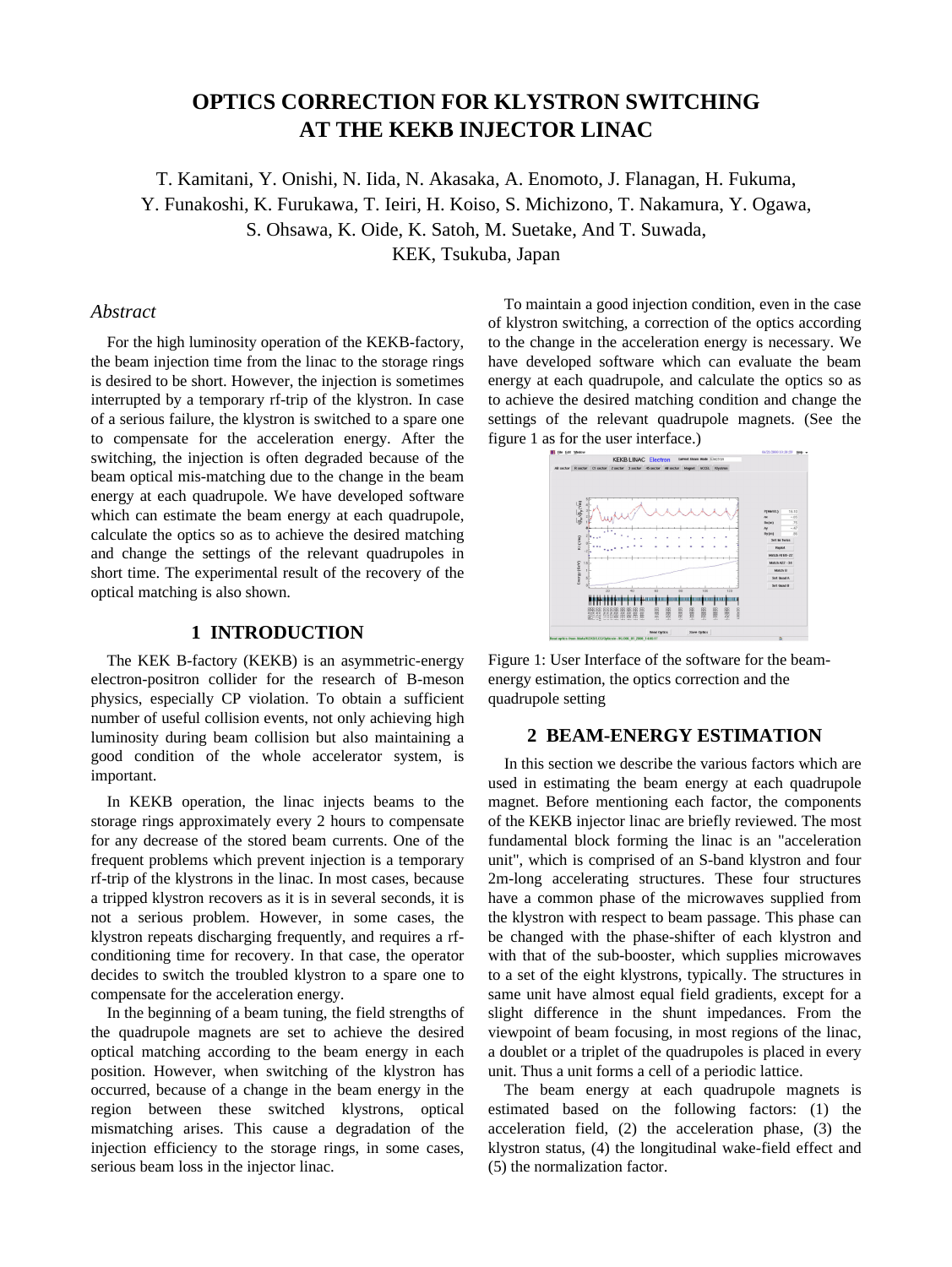(1) The field gradient in each accelerating structure is estimated from the rf-power supplied from the klystron and the shunt impedance of the structure. The rf-power from the klystron is estimated based on the characteristic curve describing the relation between the supplied high voltage and the output power. The curve for each klystron is obtained from a measurement in the test stand. The shunt impedances are measured for each types of the accelerating structure. In the KEKB linac, at least five different types of the structure are used. They are all quasi-constant gradient type of structures, but have slightly different dimensions to spread out the resonant frequencies of the harmful wake-field component.

(2) The acceleration phase for each unit is given by the difference between the present rf-phase setting and the crest phase for maximum acceleration. The rf-phase is determined from the setting of the klystron phase-shifter and the sub-booster phase-shifter. The crest phase for each unit is determined by measuring the beam energy while changing the rf-phase at the 1.7-GeV 180-deg arc or at the end of the linac.

 (3) The klystrons used for beam acceleration are triggered in synchronous to the beam arrival timing (the acceleration state). On the contrary, the spare klystrons are triggered out of the timing (the stand-by state) so as not to affect the beam. In switching the klystrons, the trigger timing of a failed klystron is changed to the standby state, and one of the spare klystron's to the acceleration state. In calculating the beam energy, the status of the klystron is checked so as to decide whether it contributes to acceleration or not.

(4) A single-bunch beam loading effect in the accelerating structure due to the longitudinal wake field is taken into account. The wake function of the accelerating structure has been measured for some typical structures. Since the effect is charge-dependent, the charge intensity at each position, which is measured with a strip-line type beam-position monitor, is used for the calculation.

(5) The estimated beam energy includes errors in the factors. Therefore, the estimated value, e.g. at the end of the linac, may be slightly inconsistent with the energy defined for the injection. To match the difference, the beam energy at each position is re-scaled so as to achieve the following conditions: the energy at the 180-deg arc is 1.7 GeV, the final energy of the positrons is 3.5 GeV and the final energy of the electrons is 8.0 GeV. For the case of injection to the Photon Factory ring and to the Accumulator Ring for SR applications, the beam energy is normalized to be 2.5 GeV.

## **3 OPTICS CORRECTION**

Here, we describe the procedure for beam optical tuning of the focusing quadrupoles and their correction for klystron switching, taking the first 1.7-GeV linac before the 180-degree arc as an example. A typical result of the improvement of the optical parameters by the correction is shown.

The 1.7-GeV linac has two important matching sections. One is at the pre-injector, for matching the beam from the rf-bunching section focused by the solenoids to the quadrupole focusing system. The other is for the beam at the end of this linac to match to the special optics of the 180-degree arc, which was designed to be achromatic and isochronous. The details concerning the optical tuning of the arc itself, are described elsewhere [1].

At the pre-injector, the beam optical parameters, like the emittance and the Twiss parameters, are evaluated from the measured beam size on a screen monitor by changing the focusing strength of a quadrupole magnet. These measured parameters are used as the initial condition for the beam optics calculation performed with the SAD code [2] to achieve matching to the downstream focusing system. The 1.7-GeV linac can be divided into three parts which have different lattices. The quadrupole triplets are placed after every accelerating structure in the first two acceleration units, and every two or every four structures in successive two and eight units. The betatron phase advance is generally designed to be 90-degree per cell. Matching between the different lattices is performed only by a calculation. Matching at the end of the linac is performed using the measured optical parameters along with wire scanners [3] to accommodate any deviation from the design optics. This is because precise matching is required to avoid beam loss in the arc, which has a limited acceptance in the energy and in the transverse phase space.

For a beam-optics calculation with the SAD code and for translating the calculated k-values of the quadrupoles into the field strength of the magnet, information concerning the energy gain in each accelerating structure and the beam energy at each quadrupole is necessary. It is estimated as described in the previous section. The supply current of the magnet is determined from the field strength with an excitation curve which has been measured for each type of magnet.

During normal operation, the beam optical parameters are well matched to the designed optics, resulting in negligible beam loss. When one of the klystron fails because of frequent rf-trips, it is changed to the stand-by state. Instead, one of the spare klystrons is set to the acceleration state to compensate for the acceleration energy. In some cases, the energy is compensated just by changing the phase of the klystrons used for adjusting the beam energy to fit with that of the arc, instead of using a spare klystron. After switching the klystrons, the beam energy is considerably changed at each quadrupole and the focusing strength is deviated from the matched condition. To correct this optical mismatching, the beam energy for each quadrupole magnet is recalculated based on the new status of the klystrons. Based on this beam energy, the focusing strength of the quadrupoles is calculated so as to achieve the desired matching. The supply current settings of the quadrupoles are changed according to the result of the calculation.